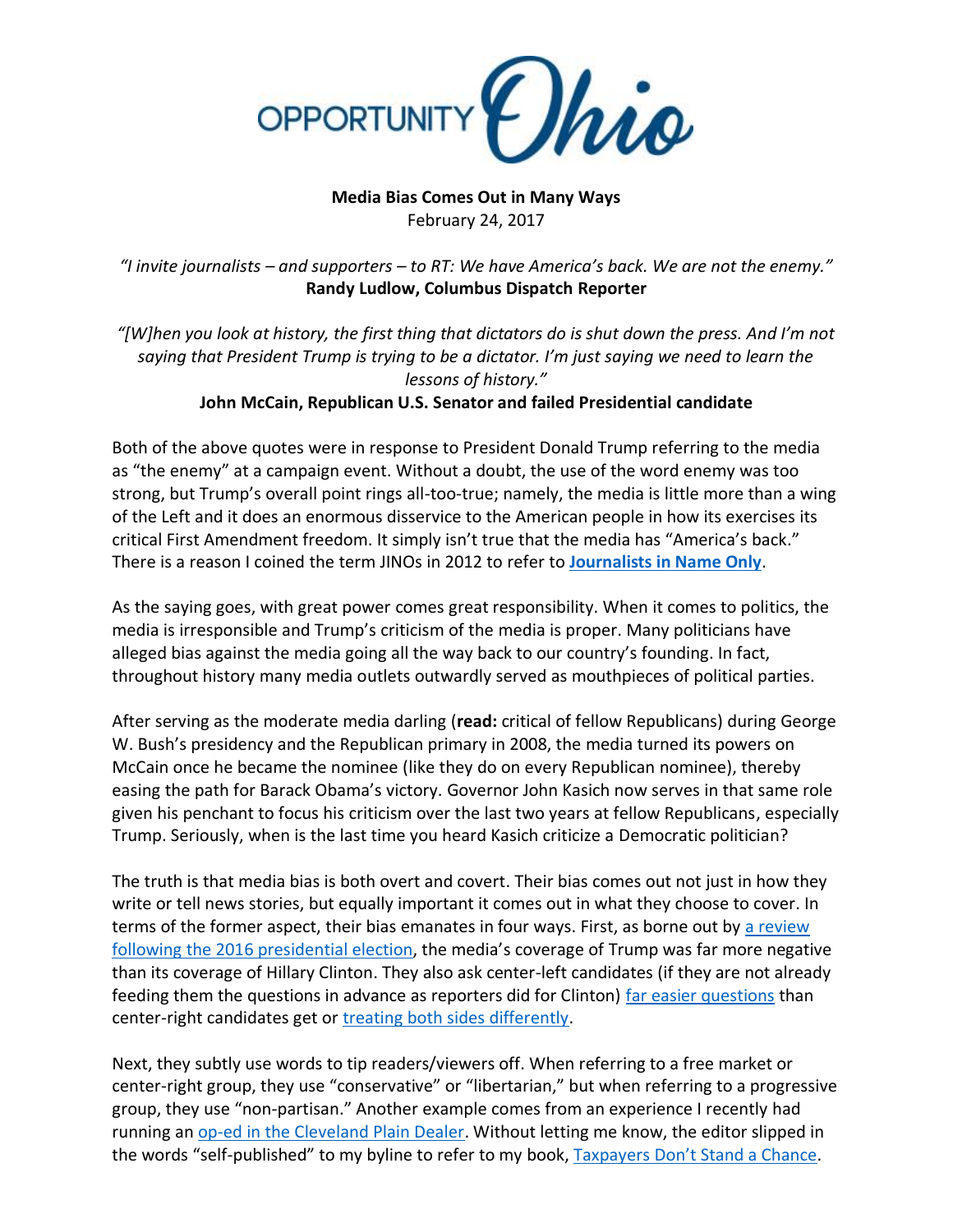Why is how my book was published relevant? It wasn't, but the editor wanted to signal to readers that my op-ed shouldn't be taken too seriously because, after all, I couldn't get my book published by a publisher. Had she asked me, I would have told the editor that, unlike my first book which did have a publisher, I wanted to control the timing and price of the second book in order to ensure that it came out when I wanted it to and at a price affordable to Main Street Ohioans to ensure wide distribution. Because of the publisher's schedule and profit needs, my first book came out nearly a year after it was done and at a shocking price of \$49.95.<sup>1</sup> By self-publishing, my second book came out just days after final edits at a price of just \$10.00, selling far more copies than my overpriced first book.

The third way media bias comes out in selecting who they quote on the center-right. Rarely will you read/see a hardcore left-winger interviewed by the media. You will, however, read/see hardcore right wingers in the media because they make outlandish or extreme statements that allow the media to portray the Right as unhinged or crazy. This practice reached new levels with the rise of the Tea Party in 2010. I vividly recall a meeting I hosted with journalists and Trump voters where a JINO kept asking the same loaded question hoping an attendee would confirm the belief she had that there was planned violence if Trump lost. Ironically, it was the Left that engaged in violence after Clinton lost.

The final overt way media bias comes out is where the center-right voice gets placed in the story. Typically, that person's quote comes in near the end of the story when readers have stopped reading. This action allows them to check-the-box of presenting both sides and is their "evidence" of neutrality. As with restaurants, location is everything in the media, as many readers stop reading before the end of the article once they get the gist of the piece.

On the covert side of the issue, media bias is evidenced by what they choose to cover. It is wellknown that the media conveniently ignores or downplays errors and embarrassing actions from Democratic politicians (**see:** Obama's numerous misstatements such as America having 57 states), but will beat the horse dead when it comes to the same actions from Republicans (**see:** Dan Quayle's now infamous potato incident).

Less well known is the coverage of reports from groups on the Left compared to groups on the Right. As I [detailed in my second book](http://www.opportunityohio.org/jinos/) (see link for the chapter excerpt), the big six news media ignored report-after-report published when I ran the Buckeye Institute, as they covered many of the reports from left-wing groups. Five years later, that practice is still in force as only two reports issued by Opportunity Ohio and, I believe, one report from the Buckeye Institute received media coverage since I wrote the book.

The media has used this practice especially with the coverage of Medicaid. If Ohioans received their news from just the media, they would be shocked to learn that Medicaid expansion isn't the greatest act in Ohio history. From mid-2012, Opportunity Ohio [released thirteen](http://www.opportunityohio.org/category/healthcare/) pieces critical of Medicaid, ranging from in-depth policy reports to surveys of Ohioans to a video. The Buckeye Institute [released fifteen policy](https://www.buckeyeinstitute.org/issues/detail/health-care) reports, briefs, and testimony on Medicaid. The media didn't cover any of these items, yet reports from the Left received coverage when released.

 $\overline{a}$ 

<sup>&</sup>lt;sup>1</sup> When given the opportunity, I bought the copyright from the publisher so I could issue [a second edition](https://www.amazon.com/Homeland-Security-Federalism-Protecting-America/dp/1533374260/ref=asap_bc?ie=UTF8) priced under \$10.00. Like my second book, I self-publishe[d my third book](https://www.amazon.com/Founding-Debate-Where-Should-Reside/dp/1493726714/ref=tmm_pap_swatch_0?_encoding=UTF8&qid=&sr=) for the same reasons. For the record, I donate 100% of all book royalties to charity, so price matters much less to me than spreading the ideas far and wide.